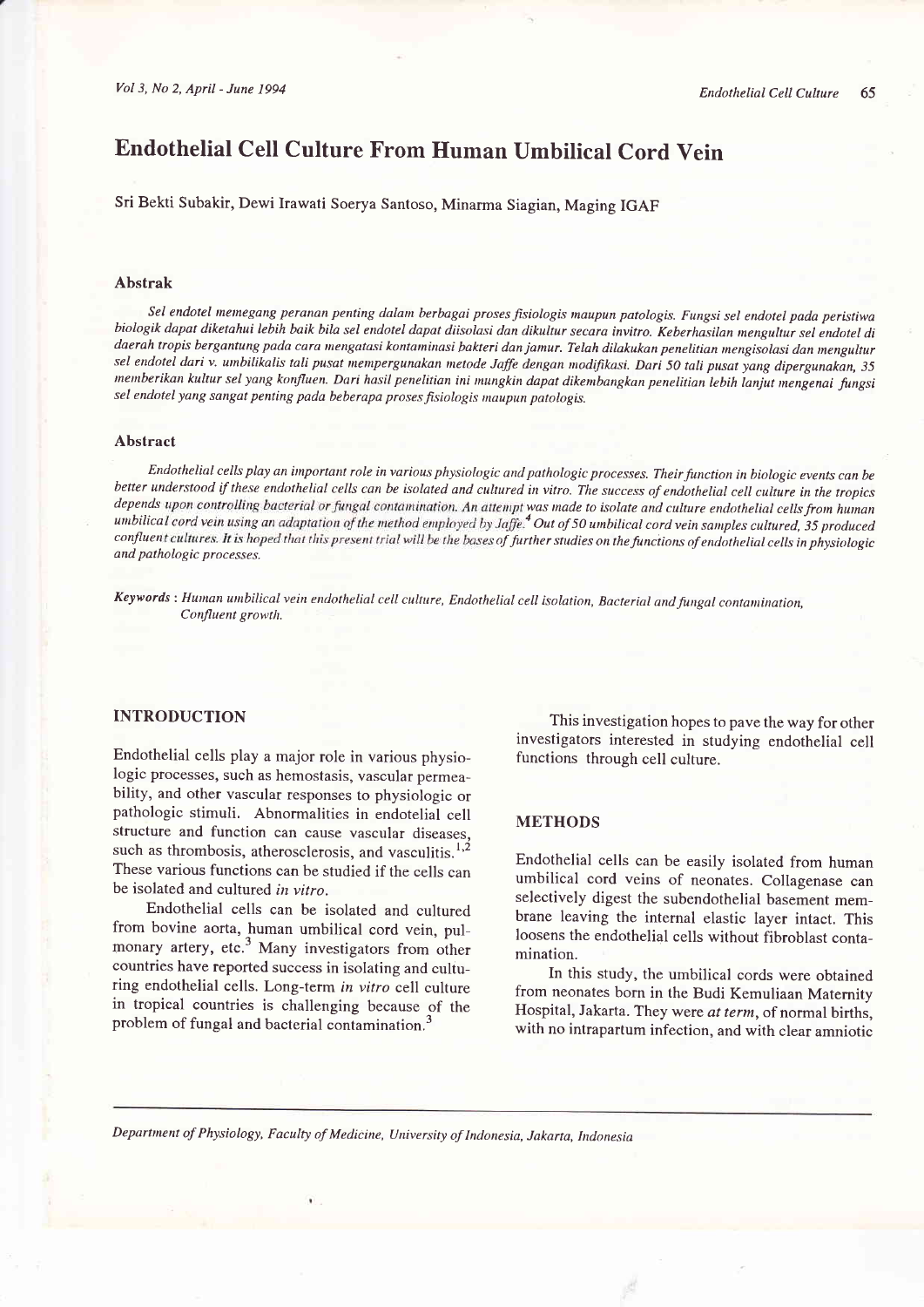fluid. The mothers consented to donate 20 - 25 cm of their newborns' umbilical cord. The cord was severed from the placenta immediately after birth.

The cord was inspected and all areas with clamp marks were cut off. It was then placed in a sterile container filled with cord buffer (0.14 M NaCl, 0.004 M KCL, 0.001 M phosphate buffer, pH 7.4, 0.011 M glucose) and held at  $4^0$ C until processing.<sup>4</sup> To control bacterial contamination during the process of obtaining the cord, 15 mg of gentamycin and 100 mg of ampicillin were added to every 100 ml of cord buffer.

After the clamp marks have been discarded, the umbilical cord vein was cannulated with a blunt needle. The vein was then perfused with 50 ml of cord buffer at  $37^0C$  to wash out any blood left in the vein. The other end of the vein was also cannulated with <sup>a</sup> polyethylene tubing. The cord was perfused again and allowed to drain, to insure the solution runs out of the tubing. The polyethylene tube was clamped and the umbilical vein infused with 5 ml of 0,4 % collagenase (Clostridium histolyticum, type I, Sigma). The umbilical cord with polyethylene tube and clamps are then wrapped in aluminium foil and incubated for l5 minutes at  $37^{\circ}$ C.

Only carefully selected umbilical cords should be used. Cords damaged by clamps should be discarded, since it can cause contamination to the fibroblast culture. The collagenase incubation time must not exceed 15 minutes, or the basement membrane can be digested and the underlying structures disrupted.

After incubation, the collagenase solution containing the endothelial cells was flushed top to bottom and perfusing the vein with l0 - 20 ml of cord buffer. The effluent was collected in a sterile concical centrifuge tube containing 0.5 - I .0 ml fetal calf serum (FCS, Sigma). The FCS will neutralize and halt further endothelial digestion by collagenase. The cells were sedimented at 250 g for 5 minutes. The precipitate was resuspended by trituration in 2 ml of culture medium (TC 199), to which antibiotics, an antifungal drug, and FCS have been added. Each 80 ml of TC 199 was given 20 ml FCS, 15 mg gentamycin, 100 mg ampicillin, and 0.4 ml fungizone. The antibiotics and antifungal were twice the usual dose. All culture medium was passed through a 2 mu sterile filter.

The cell suspension was cultured in a T-25 flask (Falcon Plastics) lined with 0.2% gelatin solution. The cells were fed with a complete change of fresh culture medium after 24 hours and twice in the following week. Endothelial cell growth was monitored and photographed every day through a phase contrast microscope. Although growth factors can simulate cell replication in culture, they will not be needed if cell proliferation is sufficiently profuse. Generally, the endothe-

lial cells will achieve confluent growth ( a monolayer growth covering the entire surface of the flask base ) on day 3 or 4. $^5$ 

# **RESULTS**

There were 50 umbilical cord vein samples received. Endothelial cells were successfully isolated from 42 samples, from which 35 confluent growths were produced. Isolation was less successful in 8 samples and the cultures failed to yield confluent growths. Confluent monolayers were achieved on day 4 (Figure l).

Bacterial contamination occurred to 7 cultures on day 2 and to 4 cultures after day 3. Fungal contamination appeared later, after day 6. Only 10 cultures survived more than 6 days with only 1 fungal contamination.

# DISCUSSION

The failure of endothelial cells to grow in tissue culture is mainly due to contamination of fibroblasts or blood cells. At the risk of flushing away some endothelial cells not adhering to the T-flask surface along with the fibroblasts and blood cells, a complete change of fresh culture medium after 60 minutes of culture can reduce the possibility of contamination by those cells.

In this trial,0.4 % collagenase with an incubation time of 15 minutes is applied. Jaffe used 0.1  $%$  collagenase and 10 minutes of incubation; The range may vary from 0.1 - 0.4% for collangenase and 10 - 30 minutes for the incubation time.<sup>6</sup>

Endothelial cell morphology is identified through a phase contrast microscope. The cells were homogenous, closely opposed, large, and polygonal with an oval, centrally located nucleus. The findings (figure 2) were consistent with endothelial cells cultured by Jaffe. Ideally, a transmission electron microscope should be used to identify these endothelial cells.

When confluent cell growth was achieved, the cells were harvested with 0.2% tryspsin-0.05% EDTA and subcultured. On day I of the subculture, cell growth was identical to the primary endothelial cell culture.

These endothelial cells were found to be capable of migrating towards an appropriate stimulus. They can therefore be used in an angiogenesis assay.

Cultured endothelial cells are miroscopically distinct from cultured fibroblasts. Cultured fibroblasts grow close to one another in parallel arrays with whorling and multiple overlapping layers. With a phase contrast microscope, they can be seen as long, slender,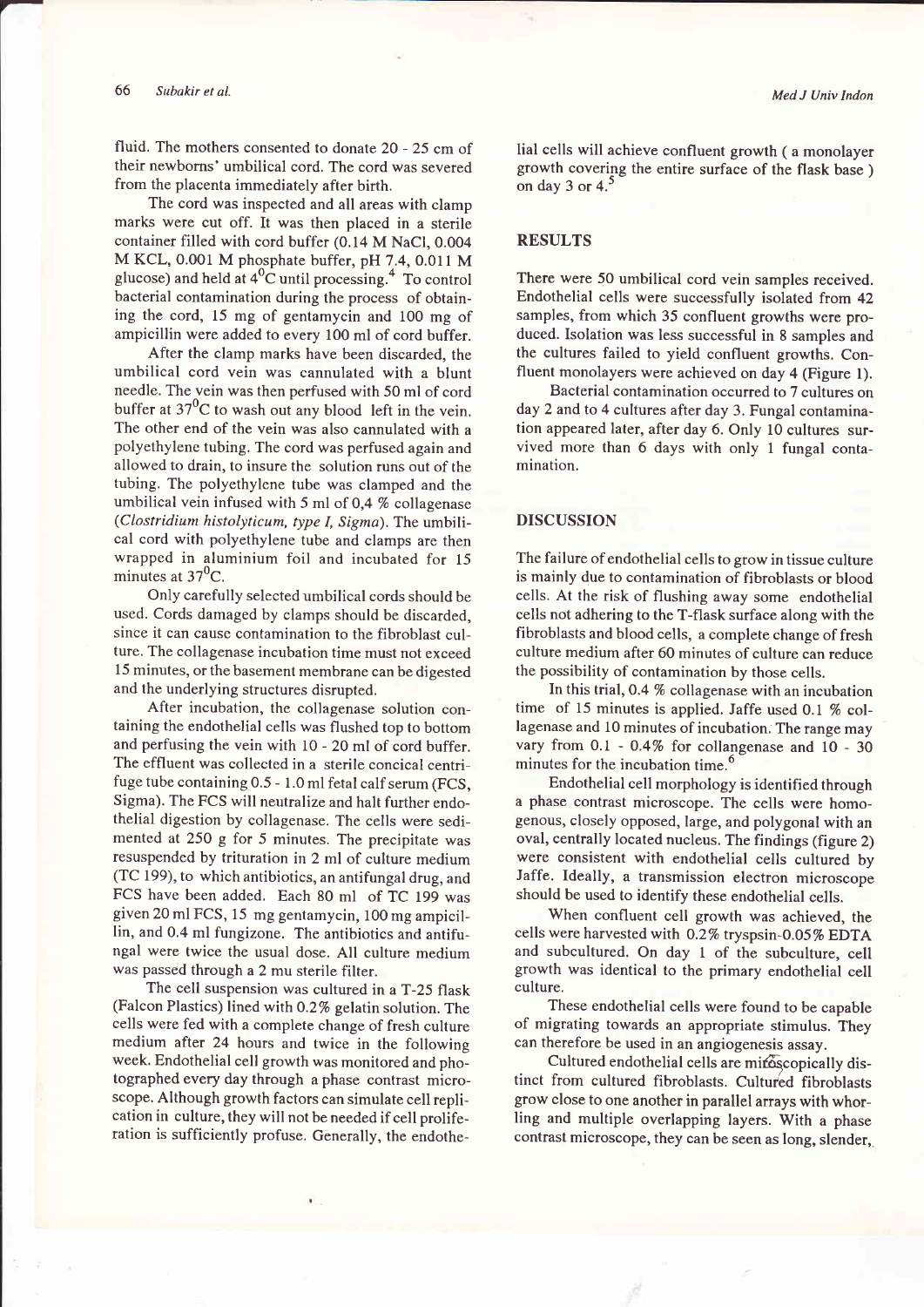

Figure 1. The morphology of human endothelial cells at confluence stage (100  $x$ )



Figure 2. The endothelial cells, 24 hours after seeding